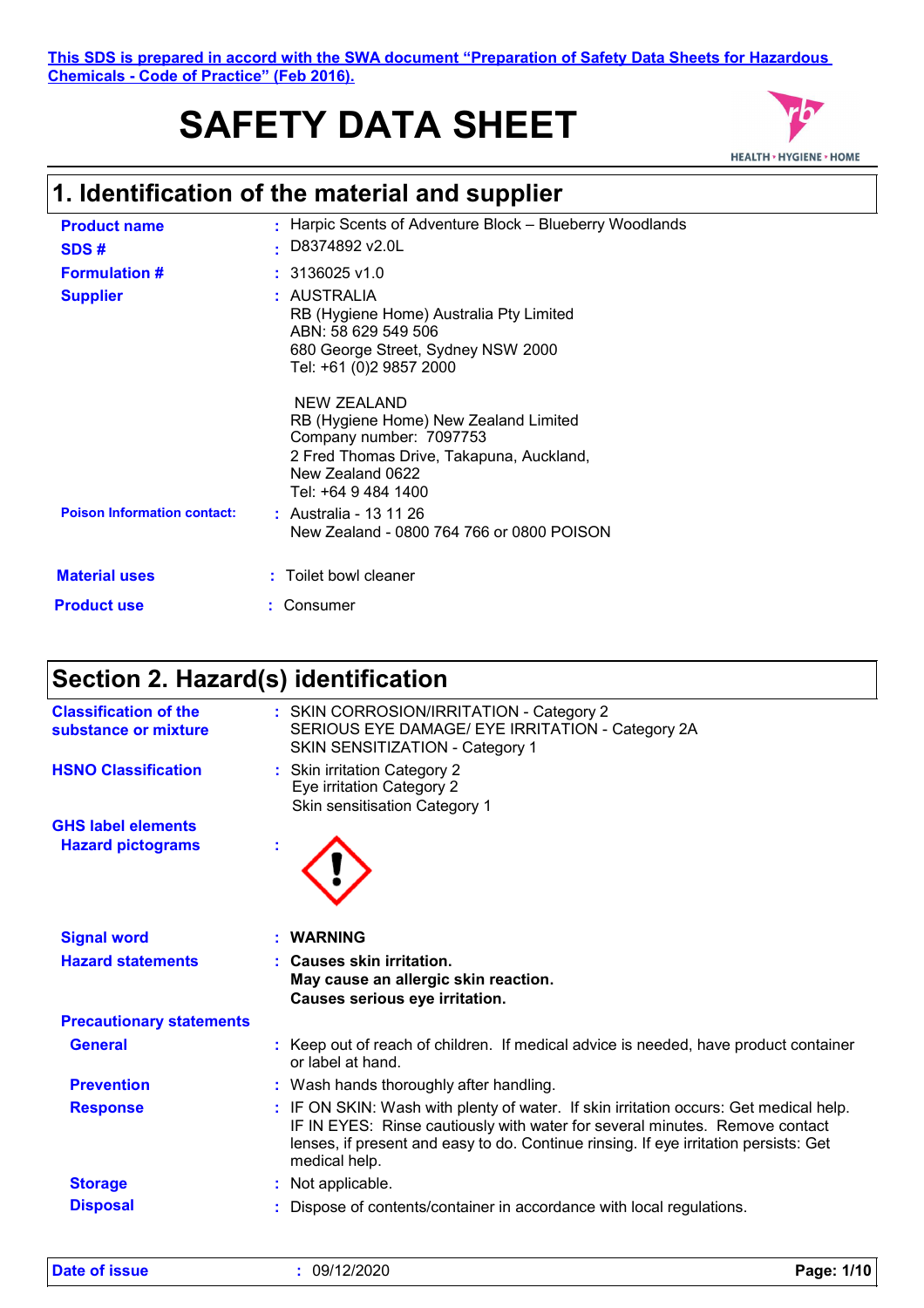### **Section 2. Hazard(s) identification**

**Other hazards which do not :** None known. **result in classification**

## **Section 3. Composition and ingredient information**

**Substance/mixture :**

: Mixture

| <b>Ingredient name</b>                                       | $%$ (w/w)  | <b>CAS number</b> |
|--------------------------------------------------------------|------------|-------------------|
| Benzenesulfonic acid, C10-13-alkyl derivatives, sodium salts | I≥30 - ≤60 | 68411-30-3        |
| <b>citral</b>                                                | ו≥ ≥       | 5392-40-5         |

 **Other Non-hazardous ingredients to 100%**

**Occupational exposure limits, if available, are listed in Section 8.**

### **Section 4. First aid measures**

| <b>Description of necessary first aid measures</b> |                                                                                                                                                                                                                                                                                                                                                                                                                                                                                                                                                                                                                                                                                                                                                                                                                              |
|----------------------------------------------------|------------------------------------------------------------------------------------------------------------------------------------------------------------------------------------------------------------------------------------------------------------------------------------------------------------------------------------------------------------------------------------------------------------------------------------------------------------------------------------------------------------------------------------------------------------------------------------------------------------------------------------------------------------------------------------------------------------------------------------------------------------------------------------------------------------------------------|
| <b>Eye contact</b>                                 | : Immediately flush eyes with plenty of water, occasionally lifting the upper and lower<br>eyelids. Check for and remove any contact lenses. Continue to rinse for at least 10<br>minutes. Get medical attention.                                                                                                                                                                                                                                                                                                                                                                                                                                                                                                                                                                                                            |
| <b>Inhalation</b>                                  | : Remove victim to fresh air and keep at rest in a position comfortable for breathing.<br>If not breathing, if breathing is irregular or if respiratory arrest occurs, provide<br>artificial respiration or oxygen by trained personnel. It may be dangerous to the<br>person providing aid to give mouth-to-mouth resuscitation. Get medical attention if<br>adverse health effects persist or are severe. If unconscious, place in recovery<br>position and get medical attention immediately. Maintain an open airway. Loosen<br>tight clothing such as a collar, tie, belt or waistband.                                                                                                                                                                                                                                 |
| <b>Skin contact</b>                                | : Wash with plenty of soap and water. Remove contaminated clothing and shoes.<br>Wash contaminated clothing thoroughly with water before removing it, or wear<br>gloves. Continue to rinse for at least 10 minutes. Get medical attention. In the<br>event of any complaints or symptoms, avoid further exposure. Wash clothing<br>before reuse. Clean shoes thoroughly before reuse.                                                                                                                                                                                                                                                                                                                                                                                                                                        |
| <b>Ingestion</b>                                   | : Wash out mouth with water. Remove dentures if any. Remove victim to fresh air<br>and keep at rest in a position comfortable for breathing. If material has been<br>swallowed and the exposed person is conscious, give small quantities of water to<br>drink. Stop if the exposed person feels sick as vomiting may be dangerous. Do not<br>induce vomiting unless directed to do so by medical personnel. If vomiting occurs,<br>the head should be kept low so that vomit does not enter the lungs. Get medical<br>attention if adverse health effects persist or are severe. Never give anything by<br>mouth to an unconscious person. If unconscious, place in recovery position and get<br>medical attention immediately. Maintain an open airway. Loosen tight clothing such<br>as a collar, tie, belt or waistband. |

| Date of issue                                      | 09/12/2020                                                     | Page: 2/10 |
|----------------------------------------------------|----------------------------------------------------------------|------------|
|                                                    | watering<br>redness                                            |            |
|                                                    | pain or irritation                                             |            |
| Eye contact                                        | : Adverse symptoms may include the following:                  |            |
| <b>Over-exposure signs/symptoms</b>                |                                                                |            |
| <b>Ingestion</b>                                   | : No known significant effects or critical hazards.            |            |
| <b>Skin contact</b>                                | : Causes skin irritation. May cause an allergic skin reaction. |            |
| <b>Inhalation</b>                                  | : No known significant effects or critical hazards.            |            |
| Eye contact                                        | : Causes serious eye irritation.                               |            |
| <b>Potential acute health effects</b>              |                                                                |            |
| Most important symptoms/effects, acute and delayed |                                                                |            |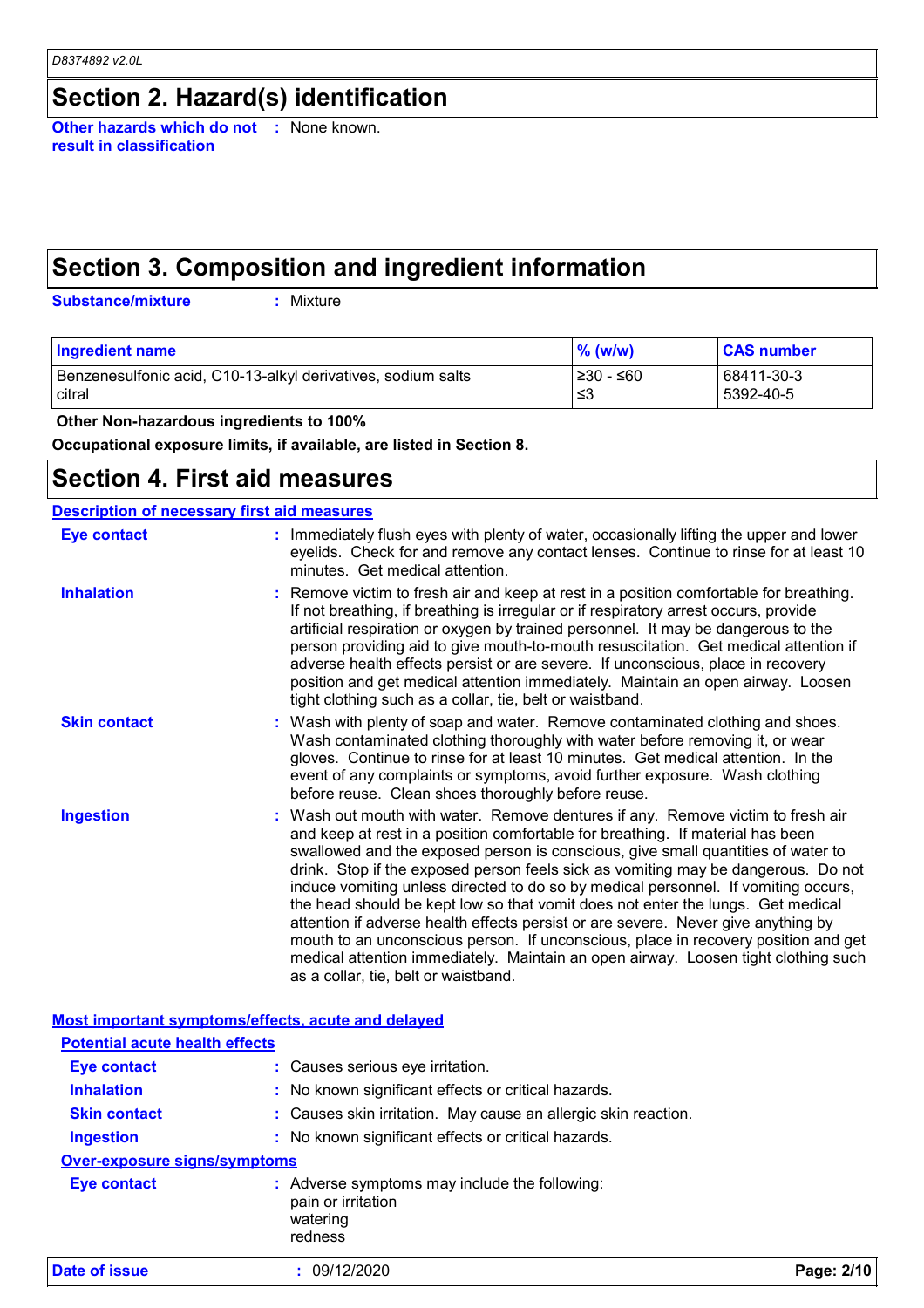# **Section 4. First aid measures**

| <b>Inhalation</b>                 | : No specific data.                                                                                                                                                                                                                                                      |
|-----------------------------------|--------------------------------------------------------------------------------------------------------------------------------------------------------------------------------------------------------------------------------------------------------------------------|
| <b>Skin contact</b>               | : Adverse symptoms may include the following:<br>irritation<br>redness                                                                                                                                                                                                   |
| <b>Ingestion</b>                  | $:$ No specific data.                                                                                                                                                                                                                                                    |
| <b>Notes to physician</b>         | <u>Indication of immediate medical attention and special treatment needed, if necessary</u><br>: Treat symptomatically. Contact poison treatment specialist immediately if large<br>quantities have been ingested or inhaled.                                            |
|                                   |                                                                                                                                                                                                                                                                          |
| <b>Specific treatments</b>        | : No specific treatment.                                                                                                                                                                                                                                                 |
| <b>Protection of first-aiders</b> | : No action shall be taken involving any personal risk or without suitable training. It<br>may be dangerous to the person providing aid to give mouth-to-mouth resuscitation.<br>Wash contaminated clothing thoroughly with water before removing it, or wear<br>gloves. |
|                                   |                                                                                                                                                                                                                                                                          |

**See toxicological information (Section 11)**

# **Section 5. Fire-fighting measures**

| <b>Extinguishing media</b>                                          |                                                                                                                                                                                                     |
|---------------------------------------------------------------------|-----------------------------------------------------------------------------------------------------------------------------------------------------------------------------------------------------|
| <b>Suitable extinguishing</b><br>media                              | : Use an extinguishing agent suitable for the surrounding fire.                                                                                                                                     |
| <b>Unsuitable extinguishing</b><br>media                            | : None known.                                                                                                                                                                                       |
| <b>Specific hazards arising</b><br>from the chemical                | : No specific fire or explosion hazard.                                                                                                                                                             |
| <b>Hazardous thermal</b><br>decomposition products                  | : Decomposition products may include the following materials:<br>carbon dioxide<br>carbon monoxide<br>sulfur oxides<br>metal oxide/oxides                                                           |
| <b>Special protective actions</b><br>for fire-fighters              | : Promptly isolate the scene by removing all persons from the vicinity of the incident if<br>there is a fire. No action shall be taken involving any personal risk or without<br>suitable training. |
| <b>Special protective</b><br>equipment for fire-<br><b>fighters</b> | : Fire-fighters should wear appropriate protective equipment and self-contained<br>breathing apparatus (SCBA) with a full face-piece operated in positive pressure<br>mode.                         |
|                                                                     |                                                                                                                                                                                                     |

### **Section 6. Accidental release measures**

| <b>Personal precautions, protective equipment and emergency procedures</b> |  |                                                                                                                                                                                                                                                                                                                                                                                   |
|----------------------------------------------------------------------------|--|-----------------------------------------------------------------------------------------------------------------------------------------------------------------------------------------------------------------------------------------------------------------------------------------------------------------------------------------------------------------------------------|
| For non-emergency<br>personnel                                             |  | : No action shall be taken involving any personal risk or without suitable training.<br>Evacuate surrounding areas. Keep unnecessary and unprotected personnel from<br>entering. Do not touch or walk through spilled material. Provide adequate<br>ventilation. Wear appropriate respirator when ventilation is inadequate. Put on<br>appropriate personal protective equipment. |
|                                                                            |  | For emergency responders : If specialized clothing is required to deal with the spillage, take note of any<br>information in Section 8 on suitable and unsuitable materials. See also the<br>information in "For non-emergency personnel".                                                                                                                                        |
| <b>Environmental precautions</b>                                           |  | : Avoid dispersal of spilled material and runoff and contact with soil, waterways,<br>drains and sewers. Inform the relevant authorities if the product has caused<br>environmental pollution (sewers, waterways, soil or air).                                                                                                                                                   |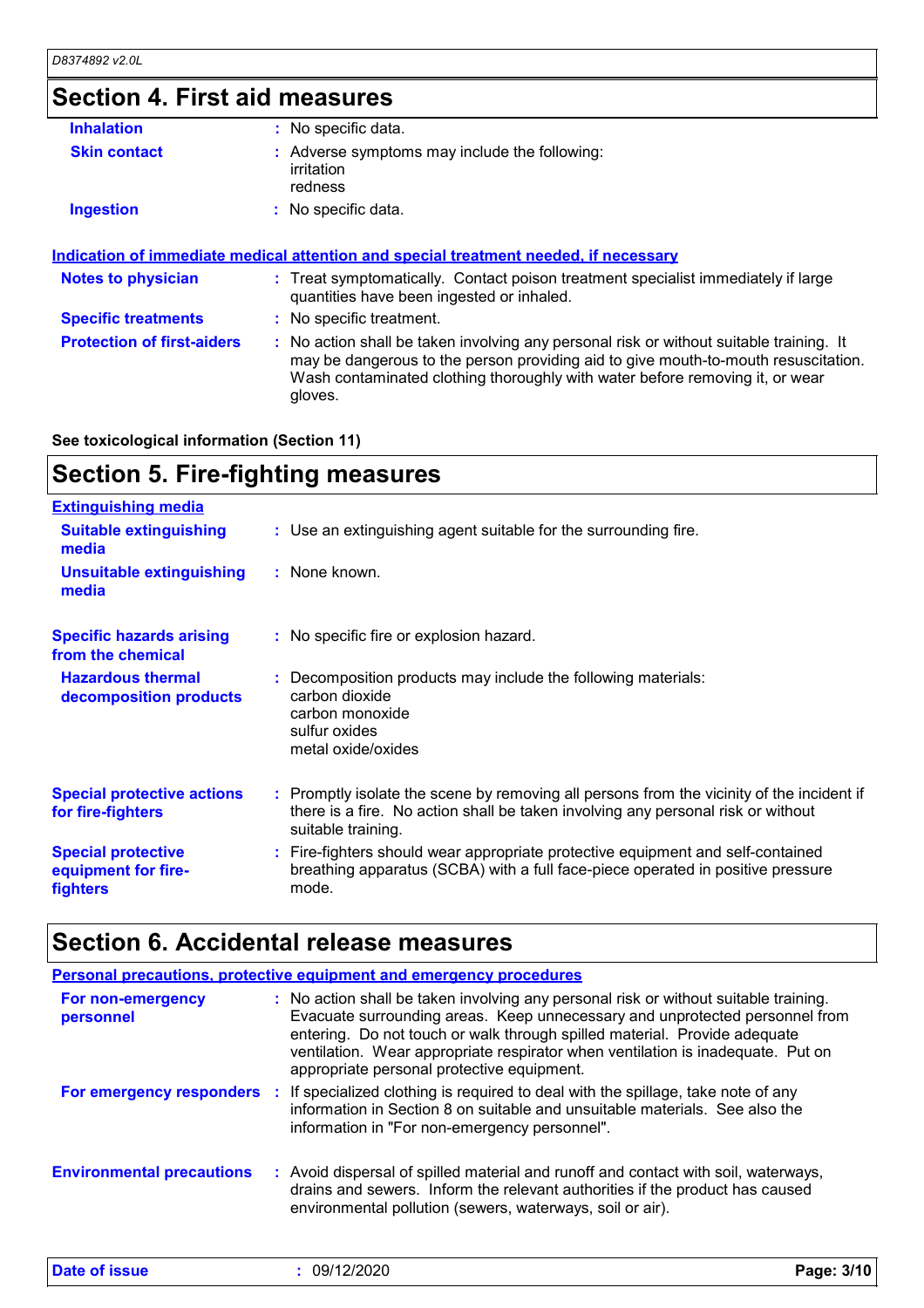### **Section 6. Accidental release measures**

|                    | Methods and materials for containment and cleaning up                                                                                                                                                                                                                                                                                                                                                                                              |
|--------------------|----------------------------------------------------------------------------------------------------------------------------------------------------------------------------------------------------------------------------------------------------------------------------------------------------------------------------------------------------------------------------------------------------------------------------------------------------|
| <b>Small spill</b> | : Move containers from spill area. Avoid dust generation. Using a vacuum with<br>HEPA filter will reduce dust dispersal. Place spilled material in a designated,<br>labeled waste container. Dispose of via a licensed waste disposal contractor.                                                                                                                                                                                                  |
| <b>Large spill</b> | : Move containers from spill area. Approach release from upwind. Prevent entry into<br>sewers, water courses, basements or confined areas. Avoid dust generation. Do<br>not dry sweep. Vacuum dust with equipment fitted with a HEPA filter and place in a<br>closed, labeled waste container. Dispose of via a licensed waste disposal<br>contractor. Note: see Section 1 for emergency contact information and Section 13<br>for waste disposal. |

**See Section 1 for emergency contact information.**

**See Section 8 for information on appropriate personal protective equipment.**

**See Section 13 for additional waste treatment information.**

### **Section 7. Handling and storage**

**Precautions for safe handling**

| <b>Protective measures</b>                                                       | : Put on appropriate personal protective equipment (see Section 8). Persons with a<br>history of skin sensitization problems should not be employed in any process in<br>which this product is used. Do not get in eyes or on skin or clothing. Do not ingest.<br>Keep in the original container or an approved alternative made from a compatible<br>material, kept tightly closed when not in use. Empty containers retain product<br>residue and can be hazardous. Do not reuse container.                                                                                      |
|----------------------------------------------------------------------------------|------------------------------------------------------------------------------------------------------------------------------------------------------------------------------------------------------------------------------------------------------------------------------------------------------------------------------------------------------------------------------------------------------------------------------------------------------------------------------------------------------------------------------------------------------------------------------------|
| <b>Advice on general</b><br>occupational hygiene                                 | : Eating, drinking and smoking should be prohibited in areas where this material is<br>handled, stored and processed. Workers should wash hands and face before<br>eating, drinking and smoking. Remove contaminated clothing and protective<br>equipment before entering eating areas. See also Section 8 for additional<br>information on hygiene measures.                                                                                                                                                                                                                      |
| <b>Conditions for safe storage,</b><br>including any<br><b>incompatibilities</b> | : Store in accordance with local regulations. Store in original container protected<br>from direct sunlight in a dry, cool and well-ventilated area, away from incompatible<br>materials (see Section 10) and food and drink. Keep container tightly closed and<br>sealed until ready for use. Containers that have been opened must be carefully<br>resealed and kept upright to prevent leakage. Do not store in unlabeled containers.<br>Use appropriate containment to avoid environmental contamination. See Section 10<br>for incompatible materials before handling or use. |

### **Section 8. Exposure controls and personal protection**

#### **Control parameters**

#### **Australia**

#### **Occupational exposure limits**

| <b>Ingredient name</b> | <b>Exposure limits</b>                                                                                                                         |
|------------------------|------------------------------------------------------------------------------------------------------------------------------------------------|
| <b>citral</b>          | <b>ACGIH TLV (United States, 3/2018). Absorbed through</b><br>skin. Skin sensitizer.<br>TWA: 5 ppm 8 hours. Form: Inhalable fraction and vapor |

#### **New Zealand**

**Occupational exposure limits : No exposure standard allocated.**

| <b>Ingredient name</b> | <b>Exposure limits</b>                                                                                                                   |
|------------------------|------------------------------------------------------------------------------------------------------------------------------------------|
| citral                 | ACGIH TLV (United States, 3/2018). Absorbed through<br>⊺skin. Skin sensitizer.<br>TWA: 5 ppm 8 hours. Form: Inhalable fraction and vapor |

| <b>Appropriate engineering</b> | : Good general ventilation should be sufficient to control worker exposure to airborne |
|--------------------------------|----------------------------------------------------------------------------------------|
| <b>controls</b>                | contaminants.                                                                          |

**Date of issue :** 09/12/2020 **Page: 4/10**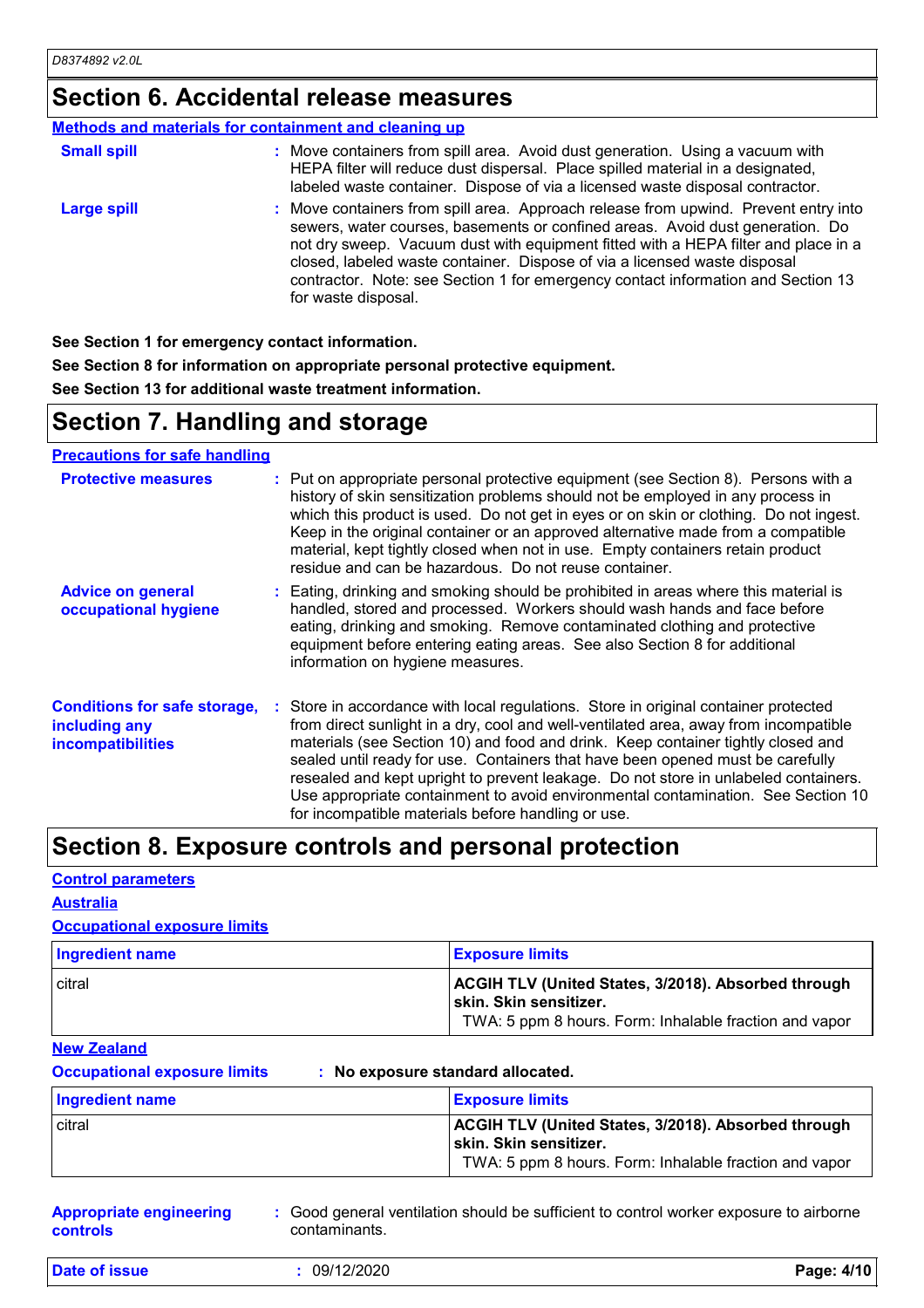### **Section 8. Exposure controls and personal protection**

| <b>Environmental exposure</b><br><b>controls</b> | : Emissions from ventilation or work process equipment should be checked to ensure<br>they comply with the requirements of environmental protection legislation. In some<br>cases, fume scrubbers, filters or engineering modifications to the process<br>equipment will be necessary to reduce emissions to acceptable levels.                                                                                                                                                                                                                                                                                           |
|--------------------------------------------------|---------------------------------------------------------------------------------------------------------------------------------------------------------------------------------------------------------------------------------------------------------------------------------------------------------------------------------------------------------------------------------------------------------------------------------------------------------------------------------------------------------------------------------------------------------------------------------------------------------------------------|
| <b>Individual protection measures</b>            |                                                                                                                                                                                                                                                                                                                                                                                                                                                                                                                                                                                                                           |
| <b>Hygiene measures</b>                          | : Wash hands, forearms and face thoroughly after handling chemical products, before<br>eating, smoking and using the lavatory and at the end of the working period.<br>Appropriate techniques should be used to remove potentially contaminated clothing.<br>Contaminated work clothing should not be allowed out of the workplace. Wash<br>contaminated clothing before reusing. Ensure that eyewash stations and safety<br>showers are close to the workstation location.                                                                                                                                               |
| <b>Eye/face protection</b>                       | Safety eyewear complying with an approved standard should be used when a risk<br>assessment indicates this is necessary to avoid exposure to liquid splashes, mists,<br>gases or dusts. If contact is possible, the following protection should be worn,<br>unless the assessment indicates a higher degree of protection: chemical splash<br>goggles.                                                                                                                                                                                                                                                                    |
| <b>Skin protection</b>                           |                                                                                                                                                                                                                                                                                                                                                                                                                                                                                                                                                                                                                           |
| <b>Hand protection</b>                           | : Chemical-resistant, impervious gloves complying with an approved standard should<br>be worn at all times when handling chemical products if a risk assessment indicates<br>this is necessary. Considering the parameters specified by the glove manufacturer,<br>check during use that the gloves are still retaining their protective properties. It<br>should be noted that the time to breakthrough for any glove material may be<br>different for different glove manufacturers. In the case of mixtures, consisting of<br>several substances, the protection time of the gloves cannot be accurately<br>estimated. |
| <b>Body protection</b>                           | Personal protective equipment for the body should be selected based on the task<br>being performed and the risks involved and should be approved by a specialist<br>before handling this product.                                                                                                                                                                                                                                                                                                                                                                                                                         |
| <b>Other skin protection</b>                     | : Appropriate footwear and any additional skin protection measures should be<br>selected based on the task being performed and the risks involved and should be<br>approved by a specialist before handling this product.                                                                                                                                                                                                                                                                                                                                                                                                 |
| <b>Respiratory protection</b>                    | Based on the hazard and potential for exposure, select a respirator that meets the<br>appropriate standard or certification. Respirators must be used according to a<br>respiratory protection program to ensure proper fitting, training, and other important<br>aspects of use.                                                                                                                                                                                                                                                                                                                                         |

# **Section 9. Physical and chemical properties**

| <b>Appearance</b>                |                                                             |
|----------------------------------|-------------------------------------------------------------|
| <b>Physical state</b>            | : Solid. [Block (Caged)]                                    |
| <b>Color</b>                     | : Purple Middle Blocks<br><b>Purple Blue Outside Blocks</b> |
| Odor                             | : Blueberry                                                 |
| <b>Odor threshold</b>            | : Not available.                                            |
| рH                               | 6 to 9                                                      |
|                                  |                                                             |
| <b>Melting point</b>             | : Not available.                                            |
| <b>Boiling point</b>             | : Not available.                                            |
| <b>Flash point</b>               | : Not available.                                            |
| <b>Evaporation rate</b>          | : Not available.                                            |
| <b>Flammability (solid, gas)</b> | : Not available.                                            |
| <b>Lower and upper explosive</b> | : Not available.                                            |
| (flammable) limits               |                                                             |
| <b>Vapor pressure</b>            | : Not available.                                            |
| <b>Vapor density</b>             | : Not available.                                            |
|                                  |                                                             |

**Date of issue :** 09/12/2020 **Page: 5/10**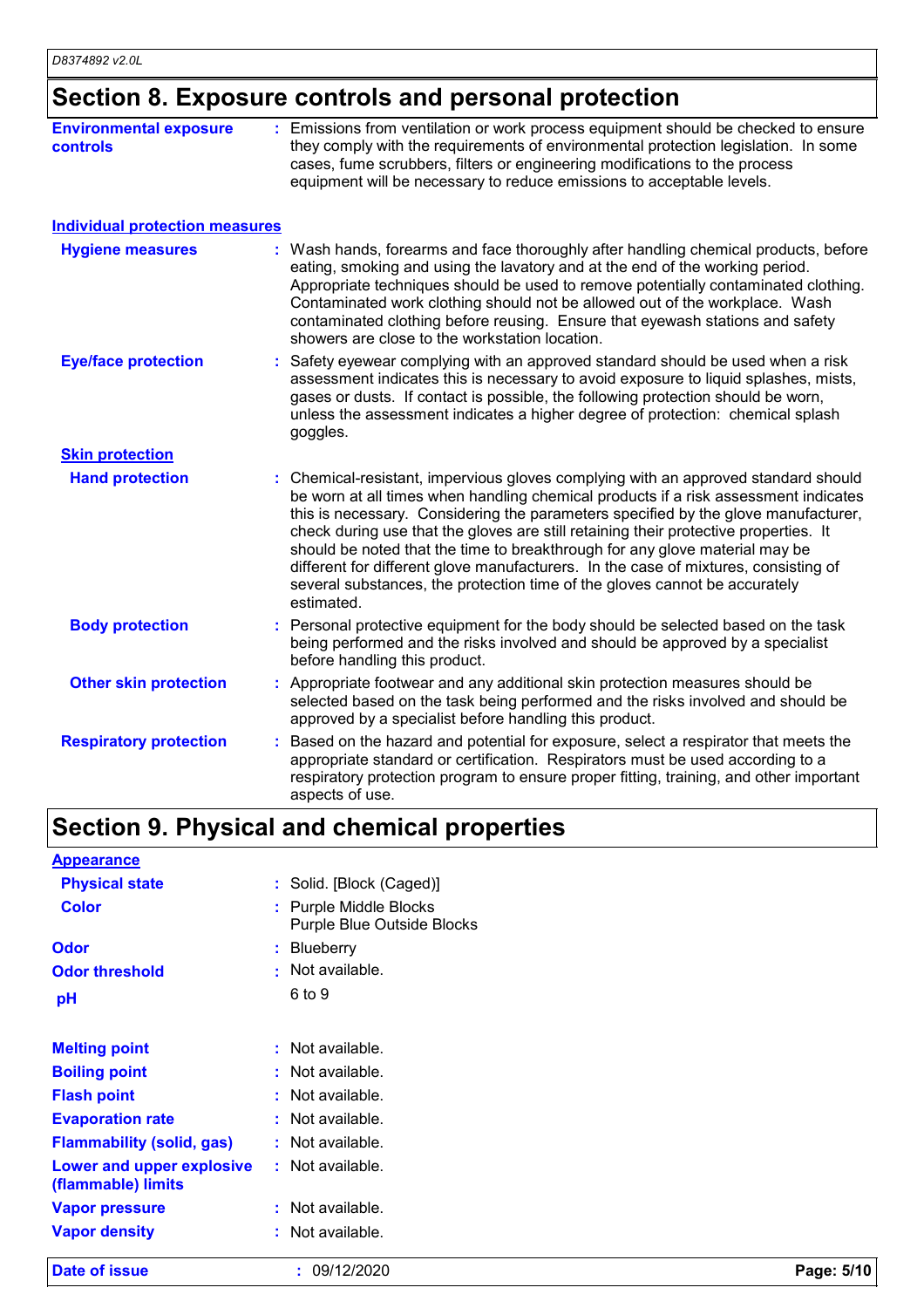### **Section 9. Physical and chemical properties**

| <b>Relative density</b>                           |    | : Not available.                                                       |
|---------------------------------------------------|----|------------------------------------------------------------------------|
| <b>Solubility</b>                                 |    | : Easily soluble in the following materials: cold water and hot water. |
| <b>Solubility in water</b>                        |    | : Not available.                                                       |
| <b>Partition coefficient: n-</b><br>octanol/water |    | $:$ Not available.                                                     |
| <b>Auto-ignition temperature</b>                  |    | : Not available.                                                       |
| <b>Decomposition temperature</b>                  | ÷. | Not available.                                                         |
| <b>Viscosity</b>                                  |    | : Not available.                                                       |
| Flow time (ISO 2431)                              |    | : Not available.                                                       |
| <b>Aerosol product</b>                            |    |                                                                        |

# **Section 10. Stability and reactivity**

| <b>Reactivity</b>                            | No specific test data related to reactivity available for this product or its ingredients.<br>÷.          |
|----------------------------------------------|-----------------------------------------------------------------------------------------------------------|
| <b>Chemical stability</b>                    | : The product is stable.                                                                                  |
| <b>Possibility of hazardous</b><br>reactions | : Under normal conditions of storage and use, hazardous reactions will not occur.                         |
| <b>Conditions to avoid</b>                   | : No specific data.                                                                                       |
| <b>Incompatible materials</b>                | : No specific data.                                                                                       |
| <b>Hazardous decomposition</b><br>products   | : Under normal conditions of storage and use, hazardous decomposition products<br>should not be produced. |

### **Section 11. Toxicological information**

### **Information on toxicological effects**

### **Acute toxicity**

| <b>Product/ingredient name</b>                                       | <b>Result</b>            | <b>Species</b> | <b>Dose</b>               | <b>Exposure</b> |
|----------------------------------------------------------------------|--------------------------|----------------|---------------------------|-----------------|
| Benzenesulfonic acid,<br>C10-13-alkyl derivatives,<br>I sodium salts | LD50 Oral                | Rat            | 1080 mg/kg                |                 |
| citral                                                               | LD50 Dermal<br>LD50 Oral | Rabbit<br>Rat  | 2250 mg/kg<br>$3.45$ g/kg |                 |

**Conclusion/Summary :** Based on available data, the classification criteria are not met.

#### **Irritation/Corrosion**

| <b>Product/ingredient name</b>                                     | <b>Result</b>            | <b>Species</b> | <b>Score</b> | <b>Exposure</b>            | <b>Observation</b> |
|--------------------------------------------------------------------|--------------------------|----------------|--------------|----------------------------|--------------------|
| Benzenesulfonic acid,<br>C10-13-alkyl derivatives,<br>sodium salts | Skin - Moderate irritant | Rabbit         |              | 0.5 Mililiters             |                    |
|                                                                    | Eyes - Severe irritant   | In vivo        |              |                            |                    |
| citral                                                             | Skin - Moderate irritant | Guinea pig     |              | l48 hours 1<br>Percent     |                    |
|                                                                    | Skin - Severe irritant   | Guinea pig     |              | 24 hours 100<br>milligrams |                    |
|                                                                    | Skin - Mild irritant     | Human          |              | 24 hours 40<br>milligrams  |                    |
|                                                                    | Skin - Severe irritant   | Man            |              | l48 hours 16<br>milligrams |                    |
|                                                                    | Skin - Severe irritant   | Pig            |              | 48 hours 50<br>milligrams  |                    |
|                                                                    | Skin - Moderate irritant | Rabbit         |              | 24 hours 500               |                    |
| Date of issue                                                      | : 09/12/2020             |                |              |                            | Page: 6/10         |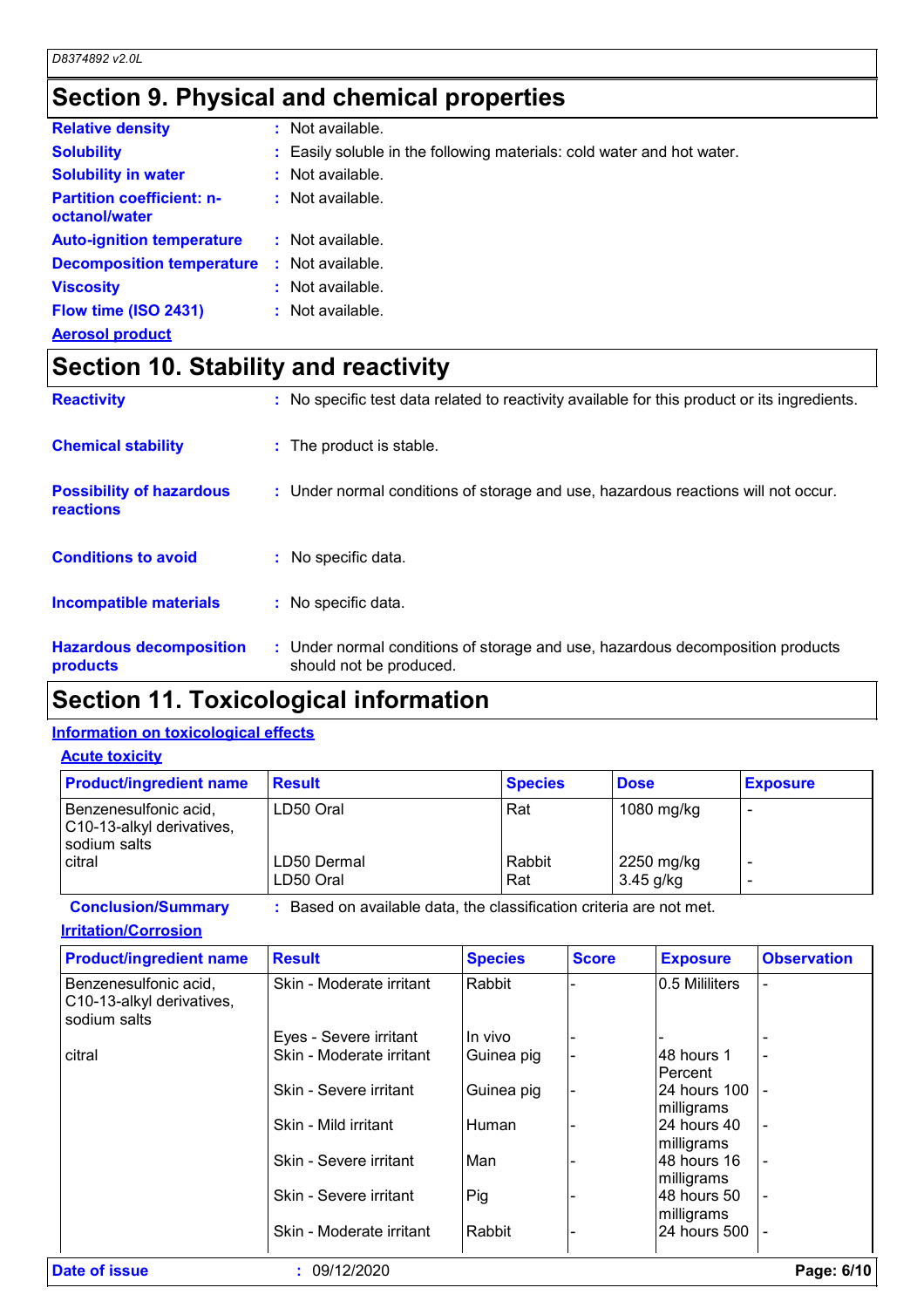### **Section 11. Toxicological information**

|                                                                             | Secuon II. Toxicological information                                                                 |                    |                                                     |  |
|-----------------------------------------------------------------------------|------------------------------------------------------------------------------------------------------|--------------------|-----------------------------------------------------|--|
| Similar product                                                             | Skin - Severe irritant<br>Eyes - Mild irritant                                                       | Rabbit<br>in-vitro | milligrams<br>24 hours 100<br>milligrams<br>4 hours |  |
| $(e0016-556)$                                                               |                                                                                                      |                    |                                                     |  |
| <b>Conclusion/Summary</b>                                                   |                                                                                                      |                    |                                                     |  |
| <b>Skin</b>                                                                 | : Based on Calculation method: Causes skin irritation.                                               |                    |                                                     |  |
| <b>Eyes</b>                                                                 | Causes serious eye irritation. Information is based on toxicity test result of a similar<br>product. |                    |                                                     |  |
| <b>Respiratory</b><br><b>Sensitization</b><br>Not available.                | : Based on available data, the classification criteria are not met.                                  |                    |                                                     |  |
| <b>Conclusion/Summary</b>                                                   |                                                                                                      |                    |                                                     |  |
| <b>Skin</b>                                                                 | : Based on Calculation Method: MAY CAUSE ALLERGIC SKIN REACTION.                                     |                    |                                                     |  |
| <b>Respiratory</b>                                                          | : Based on available data, the classification criteria are not met.                                  |                    |                                                     |  |
| <b>Mutagenicity</b>                                                         |                                                                                                      |                    |                                                     |  |
| Not available.                                                              |                                                                                                      |                    |                                                     |  |
| <b>Conclusion/Summary</b>                                                   | : Based on available data, the classification criteria are not met.                                  |                    |                                                     |  |
| <b>Carcinogenicity</b>                                                      |                                                                                                      |                    |                                                     |  |
| Not available.                                                              |                                                                                                      |                    |                                                     |  |
| <b>Conclusion/Summary</b>                                                   | : Based on available data, the classification criteria are not met.                                  |                    |                                                     |  |
| <b>Reproductive toxicity</b>                                                |                                                                                                      |                    |                                                     |  |
| Not available.                                                              |                                                                                                      |                    |                                                     |  |
| <b>Conclusion/Summary</b>                                                   | : Based on available data, the classification criteria are not met.                                  |                    |                                                     |  |
| <b>Teratogenicity</b>                                                       |                                                                                                      |                    |                                                     |  |
| Not available.                                                              |                                                                                                      |                    |                                                     |  |
| <b>Conclusion/Summary</b>                                                   | : Based on available data, the classification criteria are not met.                                  |                    |                                                     |  |
| <b>Specific target organ toxicity (single exposure)</b>                     |                                                                                                      |                    |                                                     |  |
| Not available.                                                              |                                                                                                      |                    |                                                     |  |
| <b>Specific target organ toxicity (repeated exposure)</b><br>Not available. |                                                                                                      |                    |                                                     |  |
| <b>Aspiration hazard</b><br>Not available.                                  |                                                                                                      |                    |                                                     |  |
| <b>Information on the likely</b><br>routes of exposure                      | : Not available.                                                                                     |                    |                                                     |  |
| <b>Potential acute health effects</b>                                       |                                                                                                      |                    |                                                     |  |
| <b>Eye contact</b>                                                          | : Causes serious eye irritation.                                                                     |                    |                                                     |  |
| <b>Inhalation</b>                                                           | No known significant effects or critical hazards.                                                    |                    |                                                     |  |
| <b>Skin contact</b>                                                         | Causes skin irritation. May cause an allergic skin reaction.                                         |                    |                                                     |  |
|                                                                             |                                                                                                      |                    |                                                     |  |

**Symptoms related to the physical, chemical and toxicological characteristics**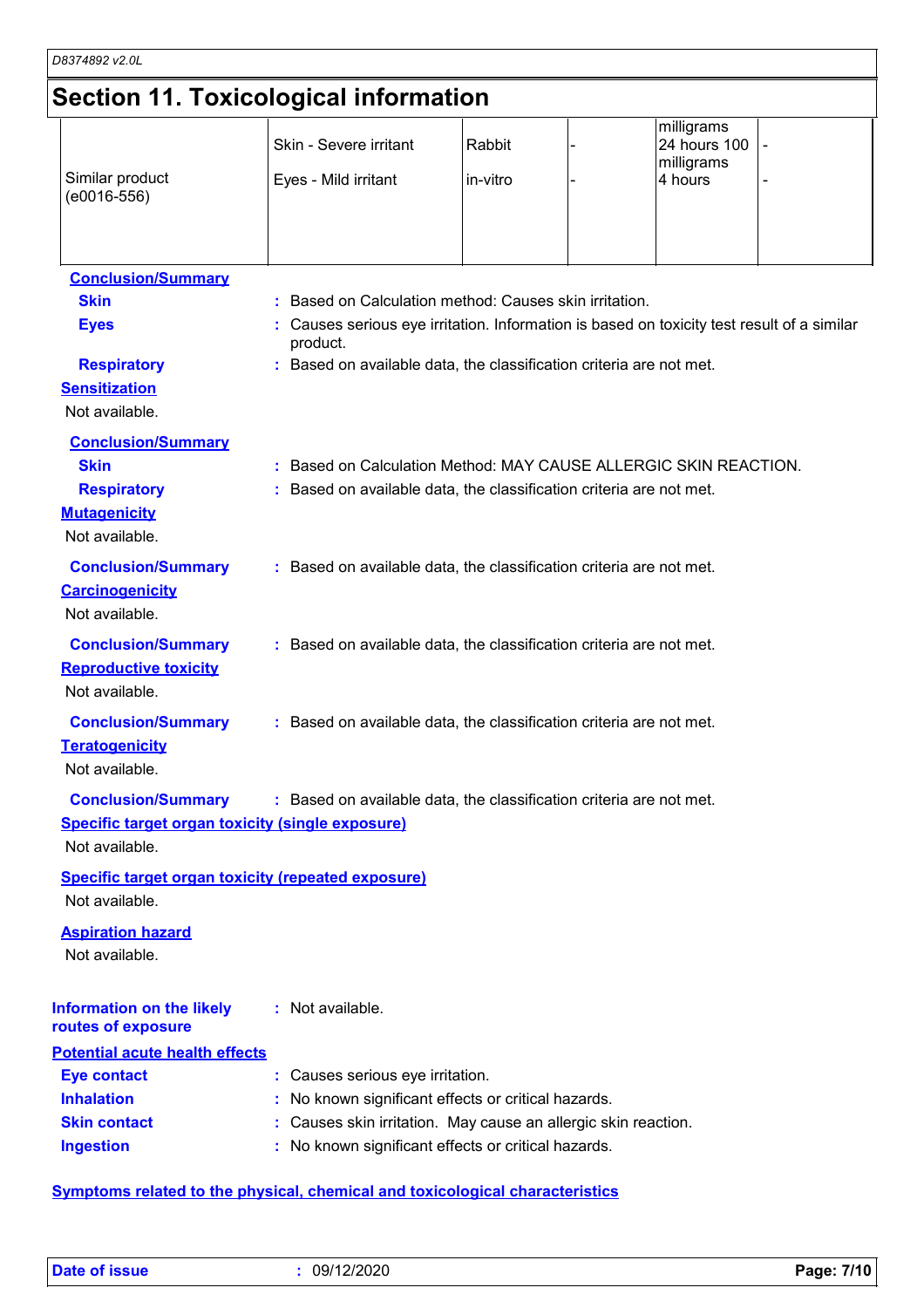### **Section 11. Toxicological information**

| <b>Eye contact</b>  | : Adverse symptoms may include the following:<br>pain or irritation<br>watering<br>redness |
|---------------------|--------------------------------------------------------------------------------------------|
| <b>Inhalation</b>   | : No specific data.                                                                        |
| <b>Skin contact</b> | : Adverse symptoms may include the following:<br>irritation<br>redness                     |
| <b>Ingestion</b>    | : No specific data.                                                                        |

|                                                   | Delayed and immediate effects and also chronic effects from short and long term exposure                 |
|---------------------------------------------------|----------------------------------------------------------------------------------------------------------|
| <b>Short term exposure</b>                        |                                                                                                          |
| <b>Potential immediate</b><br><b>effects</b>      | $:$ Not available.                                                                                       |
| <b>Potential delayed effects</b>                  | $:$ Not available.                                                                                       |
| <b>Long term exposure</b>                         |                                                                                                          |
| <b>Potential immediate</b><br>effects             | : Not available.                                                                                         |
| <b>Potential delayed effects : Not available.</b> |                                                                                                          |
| <b>Potential chronic health effects</b>           |                                                                                                          |
| Not available.                                    |                                                                                                          |
| <b>Conclusion/Summary</b>                         | : Based on available data, the classification criteria are not met.                                      |
| <b>General</b>                                    | : Once sensitized, a severe allergic reaction may occur when subsequently exposed<br>to very low levels. |
| <b>Carcinogenicity</b>                            | : No known significant effects or critical hazards.                                                      |
| <b>Mutagenicity</b>                               | : No known significant effects or critical hazards.                                                      |
| <b>Teratogenicity</b>                             | : No known significant effects or critical hazards.                                                      |
| <b>Developmental effects</b>                      | : No known significant effects or critical hazards.                                                      |
| <b>Fertility effects</b>                          | : No known significant effects or critical hazards.                                                      |

#### **Numerical measures of toxicity**

**Acute toxicity estimates**

Not available.

### **Section 12. Ecological information**

#### **Toxicity**

| <b>Product/ingredient name</b>                                     | <b>Result</b>                 | <b>Species</b>                                                               | <b>Exposure</b> |
|--------------------------------------------------------------------|-------------------------------|------------------------------------------------------------------------------|-----------------|
| Benzenesulfonic acid,<br>C10-13-alkyl derivatives,<br>sodium salts | Acute LC50 5 mg/l Fresh water | Fish - Oncorhynchus mykiss -<br>Juvenile (Fledgling, Hatchling,<br>Weanling) | 96 hours        |

**Conclusion/Summary :** Based on available data, the classification criteria are not met.

#### **Persistence and degradability**

**Conclusion/Summary :** Based on available data, the classification criteria are not met.

#### **Bioaccumulative potential**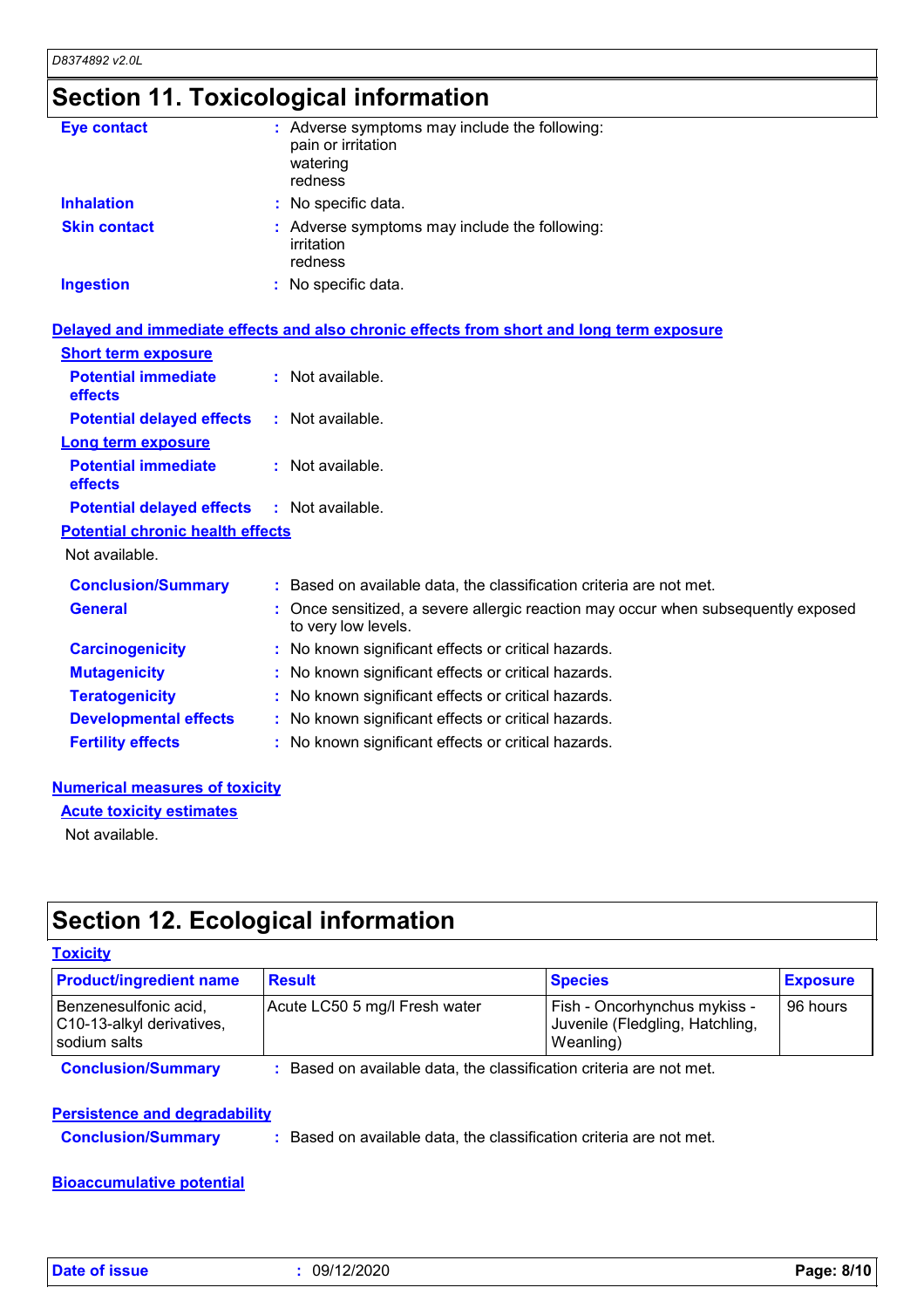### **Section 12. Ecological information**

| <b>Product/ingredient name</b>                                     | $LogP_{ow}$ | <b>BCF</b> | <b>Potential</b> |
|--------------------------------------------------------------------|-------------|------------|------------------|
| Benzenesulfonic acid,<br>C10-13-alkyl derivatives,<br>sodium salts | 3.32        |            | low              |
| citral                                                             | 2.76        | 89.72      | low              |

#### **Mobility in soil**

| <b>Soil/water partition</b> | : Not available. |
|-----------------------------|------------------|
| <b>coefficient (Koc)</b>    |                  |

**Other adverse effects** : No known significant effects or critical hazards.

### **Section 13. Disposal considerations**

The generation of waste should be avoided or minimized wherever possible. Disposal of this product, solutions and any by-products should at all times comply with the requirements of environmental protection and waste disposal legislation and any regional local authority requirements. Dispose of surplus and nonrecyclable products via a licensed waste disposal contractor. Waste should not be disposed of untreated to the sewer unless fully compliant with the requirements of all authorities with jurisdiction. Waste packaging should be recycled. Incineration or landfill should only be considered when recycling is not feasible. This material and its container must be disposed of in a safe way. Care should be taken when handling emptied containers that have not been cleaned or rinsed out. Empty containers or liners may retain some product residues. Avoid dispersal of spilled material and runoff and contact with soil, waterways, drains and sewers. **Disposal methods :**

### **Section 14. Transport information**

|                                      | <b>ADG</b>                   | <b>ADR/RID</b> | <b>IMDG</b>    | <b>IATA</b>    |
|--------------------------------------|------------------------------|----------------|----------------|----------------|
| <b>UN number</b>                     | Not regulated.               | Not regulated. | Not regulated. | Not regulated. |
| <b>UN proper</b><br>shipping name    |                              |                |                |                |
| <b>Transport hazard</b><br>class(es) | $\qquad \qquad \blacksquare$ |                |                |                |
| <b>Packing group</b>                 | $\overline{\phantom{a}}$     |                |                |                |
| <b>Environmental</b><br>hazards      | No.                          | No.            | No.            | No.            |

**Special precautions for user** : Transport within user's premises: always transport in closed containers that are upright and secure. Ensure that persons transporting the product know what to do in the event of an accident or spillage.

**Transport in bulk according :** Not available. **to IMO instruments**